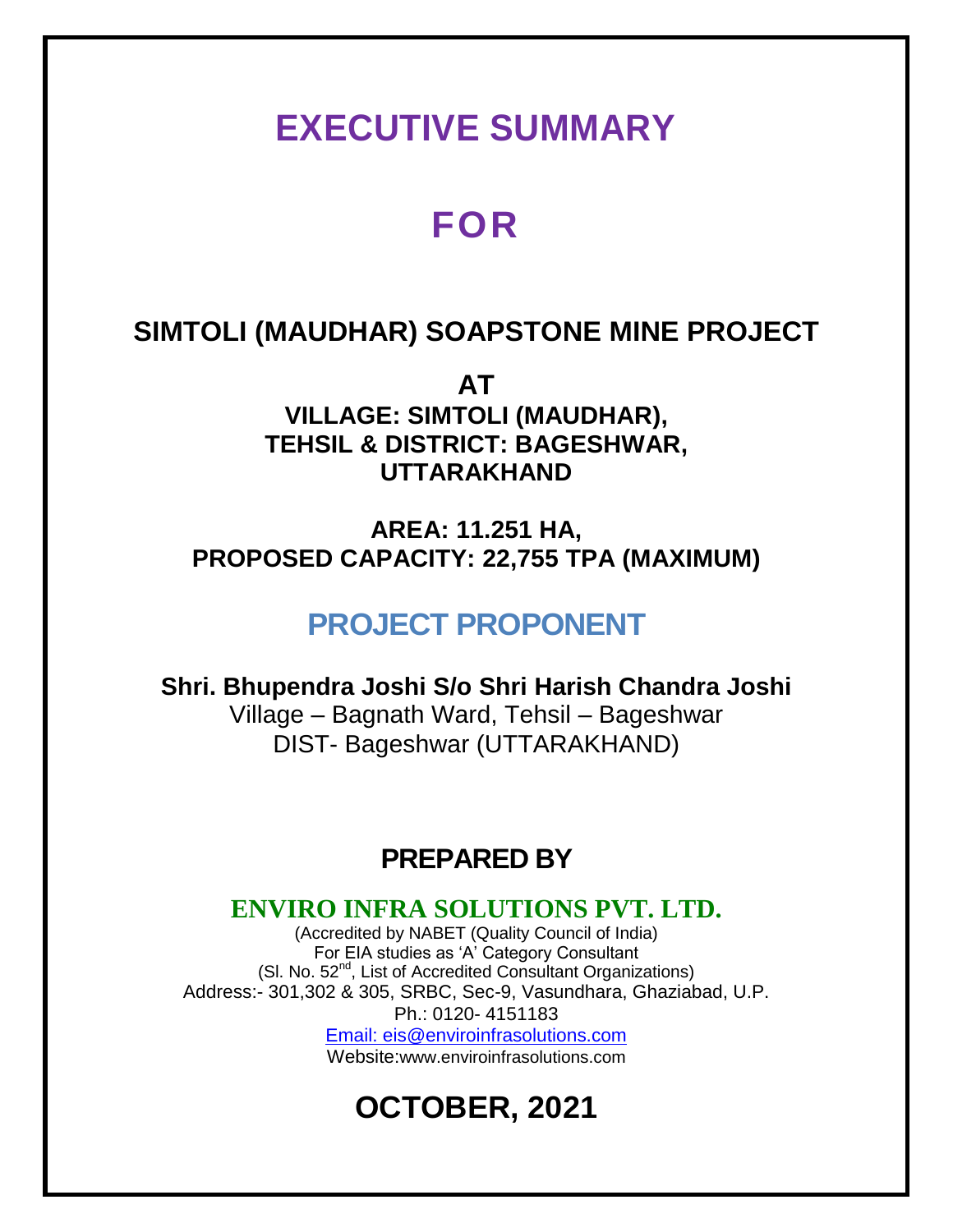### **EXECUTIVE SUMMARY**

#### **1.0 INTRODUCTION**

#### **1.1 Purpose of the Report**

Shri. Bhupendra Joshi S/o Shri Harish Chandra Joshi proposes the Soapstone Mine extending over an area of 11.251 ha [22, 755 TPA (maximum) of Soapstone] in Village Simtoli (Maudhar), Tehsil & District: Bageshwar, Uttarakhand. The SEAC in its meeting dated 3<sup>rd</sup> February, 2021 examined the proposal. After through discussion and deliberation, it has been conveyed by SEAC that draft EIA/EMP report shall be prepared as per approved ToR and after public consultation through Uttarakhand Environment Protection and Pollution Control Board the final EIA/EMP report shall be submitted after incorporating Public Hearing details to SEIAA, Uttarakhand for Environmental Clearance.

The draft Environmental Impact Assessment report has been prepared to comply with the standard Terms of Reference (ToR), under EIA notification of the MoEF&CC dated 14<sup>th</sup> September, 2006 and amended thereof.

#### **1.2 Identification of Project & Project Proponent**

#### **1.2.1 Identification of Project**

The project is proposed Simtoli (Maudhar) Soapstone Mine Project (Area: 11.251 ha.) at Village Simtoli (Maudhar), Tehsil & District: Bageshwar, Uttarakhand by Shri. Bhupendra Joshi. The address of the proponent is given below:

Shri. Bhupendra Joshi S/o Shri Harish Chandra Joshi Village – Bagnath Ward, Tehsil – Bageshwar District- Bageshwar (Uttarakhand)

The proponent has applied for environmental clearance for mining lease in the name of Simtoli (Maudhar) Soapstone Mine Project over an area of 11.251 ha at Village Simtoli (Maudhar), Tehsil & District: Bageshwar, Uttarakhand.

#### **1.2.2 Project Proponent**

Proposed mine is a private company. The proposed Soapstone Mine extends over an area of 11.251 ha [22, 755 TPA (maximum) of Soapstone] in Village Simtoli (Maudhar), Tehsil & District: Bageshwar, Uttarakhand. The LOI of proposed Soapstone Mine was granted in favour of Shri. Bhupendra Joshi S/o Shri Harish Chandra Joshi for period of 50 years by the Govt. of Uttarakhand. The proposed rate of production is 22755 TPA (maximum) of soapstone. The estimated project cost is Rs 30.0 lakhs. The expected life of mine is 50 years.

#### **Address of the applicant**

Shri. Bhupendra Joshi S/o Shri Harish Chandra Joshi Village – Bagnath Ward, Tehsil – Bageshwar District- Bageshwar (Uttarakhand)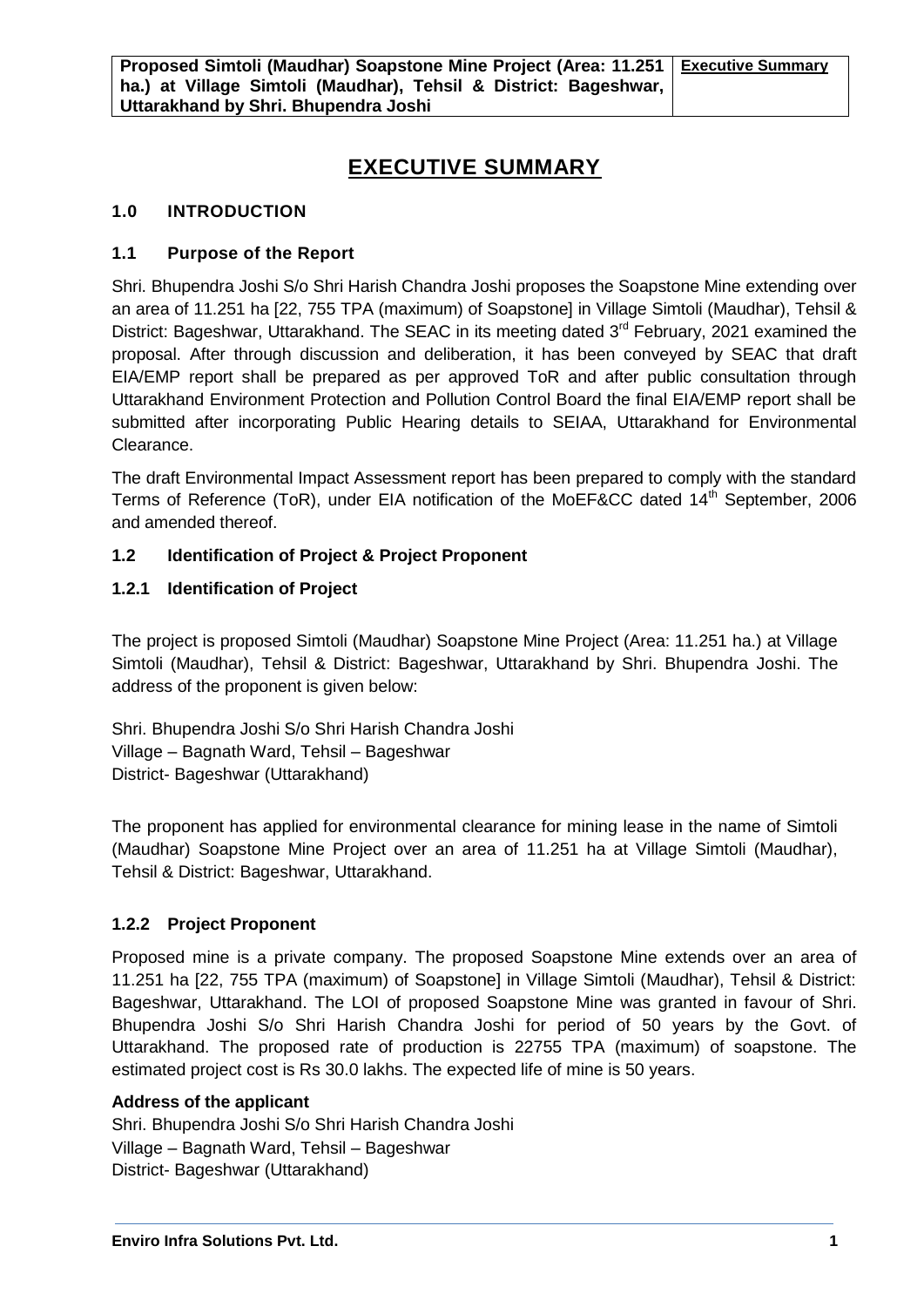#### **2.0 BRIEF DESCRIPTION OF PROJECT**

#### **2.1 Nature of the Project**

The proposed soapstone Mine, project will adopt opencast manual cum semi mechanized method. The mine is executed over a lease area of about 11.251 ha, for the production of 22,755 TPA of soapstone.

Therefore as per the EIA Notification dated  $15<sup>th</sup>$  January, 2016 and  $1<sup>st</sup>$  July, 2016, the project comes under "B1" Category since the area is greater than 5 ha.

#### **2.2 Size of the Project**

The proposed Soapstone mining project extends over an area of 11.251 ha with the target maximum production capacity of mine is about 22,755 TPA (maximum) of Soapstone.

#### **2.3 Anticipated Life of Project and Cost of the Project**

The projected life of the mine is 50 years. The cost of the project is about Rs. 30.0 lakhs.

#### **2.4 Location of the Project**

The proposed Soapstone Mine lease comes under Village Simtoli (Maudhar), Tehsil & District: Bageshwar, Uttarakhand. Geo-graphically the ML area extends from Latitude 29°48'14.08"N to 29°48'27.39"N and longitude 79°50'18.88"E to 79°50'29.80"E. The area falls in Survey of India topo sheet No. 53 O/13.

#### **2.5 PROJECT DESCRIPTION**

#### **2.5.1 Salient Features of Mine Lease**

The salient features of mine lease are given in **Table 1** below:

| Sr. No. | <b>Particular</b>                   | <b>Details</b>                                                                                                                                                                       |  |
|---------|-------------------------------------|--------------------------------------------------------------------------------------------------------------------------------------------------------------------------------------|--|
| А.      | <b>Nature of the Project</b>        | Proposed Simtoli (Maudhar) Soapstone Mine Project<br>(Area: 11.251 ha.) at Village Simtoli (Maudhar), Tehsil<br>District: Bageshwar, Uttarakhand by<br>&<br>Shri.<br>Bhupendra Joshi |  |
| В.      | Size of the Project                 |                                                                                                                                                                                      |  |
| 1.      | ML Area                             | 11.251 Hectare (Private Agricultural Land).                                                                                                                                          |  |
| 2.      | <b>Proposed Production Capacity</b> | Total Recoverable Quantity of Soapstone:                                                                                                                                             |  |
|         |                                     | 22, 755 Tonnes/Annum (maximum)<br>(As per approved mining plan)                                                                                                                      |  |
| 3.      | Lease Period of Mine                | Lease was granted for a period of 50 Years.                                                                                                                                          |  |
| C.      | Method of Mining                    |                                                                                                                                                                                      |  |
| 1.      | Method                              | Open-Cast semi mechanized Mining                                                                                                                                                     |  |

#### **Table 1: Salient Features of mine lease area**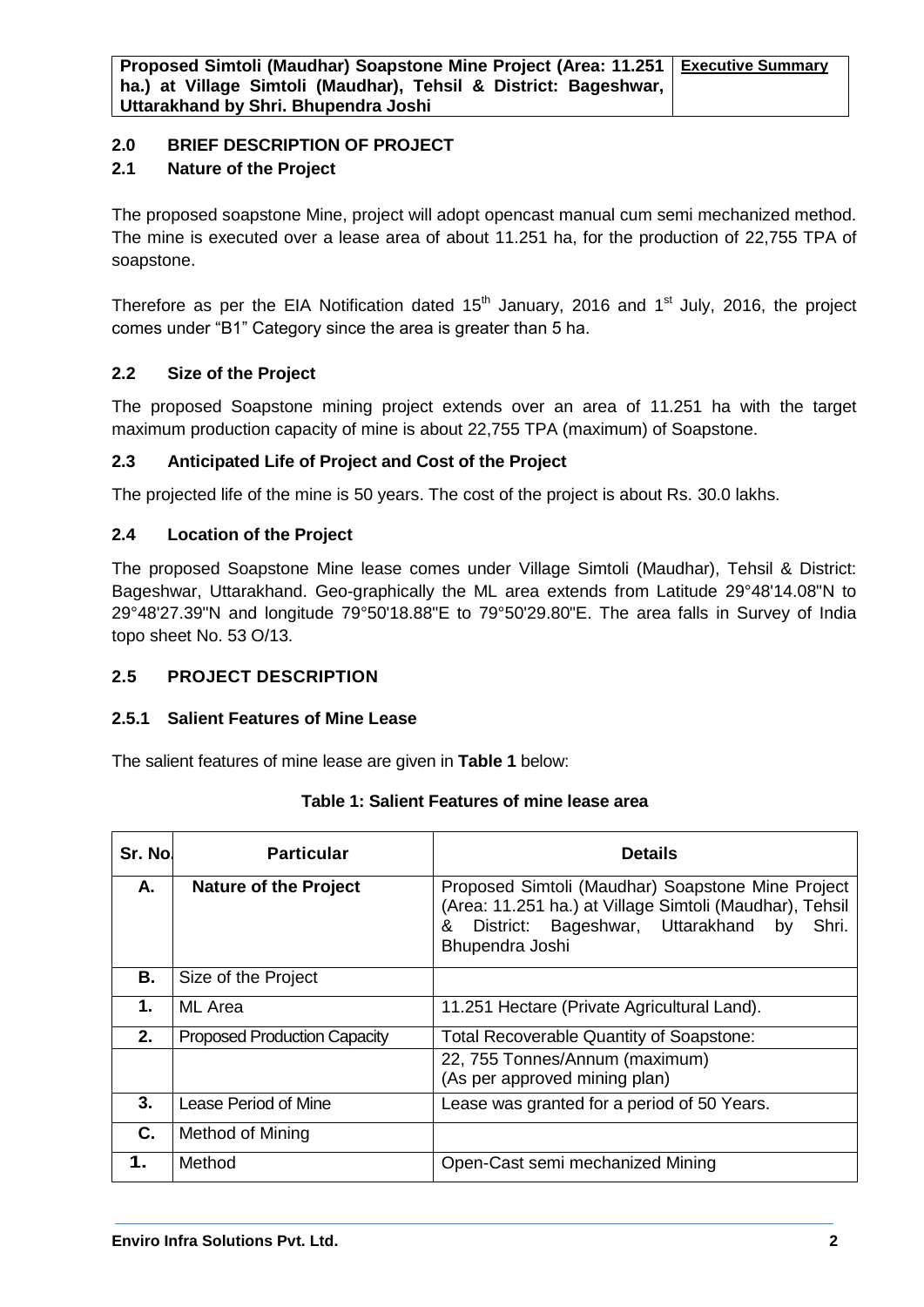| 2.               | <b>Blasting / Drilling</b>                                                                                                            | Not proposed                              |
|------------------|---------------------------------------------------------------------------------------------------------------------------------------|-------------------------------------------|
| D.               | <b>Project Location</b>                                                                                                               |                                           |
| 1.               | Village                                                                                                                               | Simtoli (Maudhar)                         |
| 2.               | <b>Tehsil</b>                                                                                                                         | Bageshwar                                 |
| 3.               | <b>District</b>                                                                                                                       | Bageshwar                                 |
| 4.               | <b>State</b>                                                                                                                          | Uttarakhand                               |
| 5.               | Toposheet No.                                                                                                                         | 53 O/13                                   |
| 6.               | <b>Lease Area Coordinates</b>                                                                                                         | Latitude: 29°48'14.08"N to 29°48'27.39"N  |
|                  |                                                                                                                                       | Longitude: 79°50'18.88"E to 79°50'29.80"E |
| Ε.               | <b>Cost Details</b>                                                                                                                   |                                           |
| 1.               | <b>Project Cost</b>                                                                                                                   | Rs. 30 Lakhs                              |
| F.               | <b>Water Demand</b>                                                                                                                   |                                           |
| 1.               | Requirement                                                                                                                           | <b>10 KLD</b>                             |
| 2.               | Source of water                                                                                                                       | Nearby Natural Springs (nalah)            |
| G.               | Man Power Requirement                                                                                                                 | 46                                        |
| Н.               | <b>Environmental Setting</b>                                                                                                          |                                           |
| 1.               | <b>Nearest Village</b>                                                                                                                | Simtoli                                   |
| 2.               | <b>Nearest Town</b>                                                                                                                   | Bageshwar, 8.0 Km.                        |
| $\overline{3}$ . | National<br>$\sqrt{ }$<br><b>Nearest</b><br><b>State</b><br>Highway                                                                   | Bageshwar-Dafaut Road, 0.200 km           |
| 4.               | <b>Nearest Railway Station</b>                                                                                                        | Kathgodam, 66 Km                          |
| 5.               | <b>Nearest Airport</b>                                                                                                                | Pithoragarh, 44 Km                        |
| 6.               | Ecological<br>Sensitive<br>Areas<br>(National<br>Wild<br>Life<br>Park,<br>Sanctuaries, Biosphere Reserve<br>etc.) within 10 km radius | None                                      |
| 7.               | Reserved / Protected<br>Forest<br>within 10 km radius                                                                                 | Khuldoari Baldoari Reserve Forest,        |
| 8.               | Proposed tree plantation in next<br>5 years                                                                                           | 11300                                     |
| 9.               | Water bodies within<br>$\overline{10}$<br>km<br>radius of the mine site.                                                              | Saryu River, 4 km (Aerial)                |
| 10.              | Archaeological Important Place                                                                                                        | None                                      |
| 11.              | Seismic Zone                                                                                                                          | V                                         |

#### **2.5.2 Mine Development and Production**

The mine is proposed to be worked by opencast semi-mechanized method using JCB excavator on contract (all statutory permissions will be required from DGMS and others). The overburden & interburden shall be removed by means of excavator. The soapstone shall be extracted with the help of excavator as well as manually with the help of hand tools like crow bar, chisels, pickaxe, hammers, and spade. Year wise Production details are given in **Table 2** below: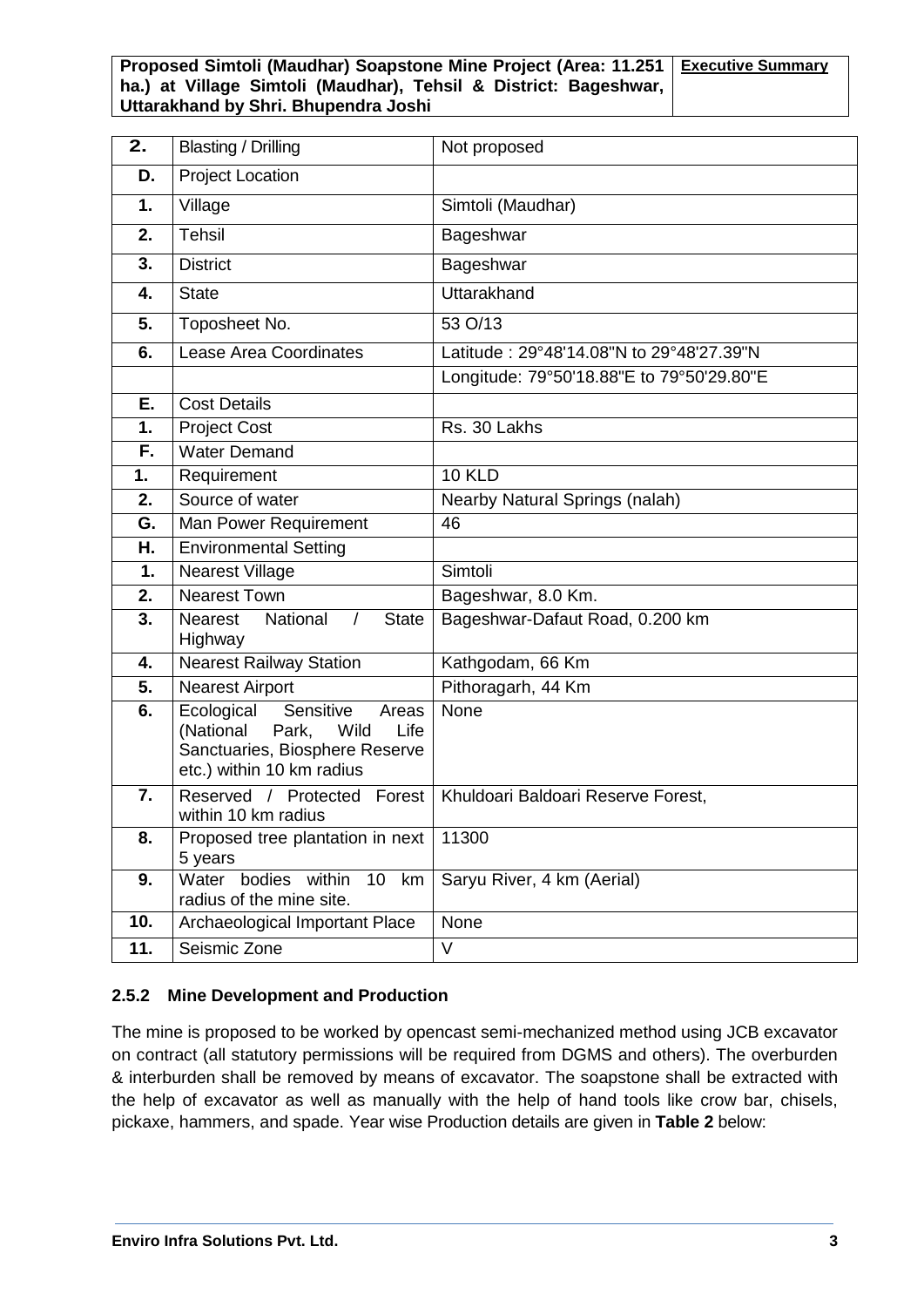| <b>YEAR</b>   | <b>PIT-I</b><br>(TONNES) | <b>PIT-II</b><br>(TONNES) | <b>TOTAL PRODUCTIONSOAPSTONE</b><br>(TONNES) |
|---------------|--------------------------|---------------------------|----------------------------------------------|
| <b>FIRST</b>  | 6994                     | 3120                      | 10,114                                       |
| <b>SECOND</b> | 10106                    | 3318                      | 13,424                                       |
| <b>THIRD</b>  | 11594                    | 3580                      | 15,174                                       |
| <b>FOURTH</b> | 13752                    | 5088                      | 18,840                                       |
| <b>FIFTH</b>  | 18293                    | 4462                      | 22,755                                       |
| <b>TOTAL</b>  | 60739                    | 19568                     | 80,307                                       |

#### **Table 2: Year wise Production of Soapstone Mine**

The quantity of soil, Overburden from pit to be generated during next five years is given in **Table 3** below:

#### **Table 3: Quantity of Top Soil and Overburden of Soapstone Mine**

| <b>PIT-I</b>  |                       |                             |  |
|---------------|-----------------------|-----------------------------|--|
| <b>YEAR</b>   | <b>TOP SOIL (CUM)</b> | <b>INTERBURDEN</b><br>(CUM) |  |
| <b>FIRST</b>  | 1252                  | 4248                        |  |
| <b>SECOND</b> | 978                   | 6138                        |  |
| <b>THIRD</b>  | 934                   | 7040                        |  |
| <b>FOURTH</b> | 1938                  | 8352                        |  |
| <b>FIFTH</b>  | 1053                  | 11109                       |  |
| <b>TOTAL</b>  | 6155                  | 36887                       |  |

**PIT-II**

| <b>YEAR</b>   | <b>TOP SOIL (CUM)</b> | <b>INTERBURDEN</b><br>(CUM) |
|---------------|-----------------------|-----------------------------|
| <b>FIRST</b>  | 591                   | 1895                        |
| <b>SECOND</b> | 281                   | 2015                        |
| <b>THIRD</b>  | 584                   | 2174                        |
| <b>FOURTH</b> | 449                   | 3090                        |
| <b>FIFTH</b>  | 454                   | 2710                        |
| <b>TOTAL</b>  | 2359                  | 11884                       |

#### **2.5.3 Method of Mining**

The mine is proposed to be worked by opencast semi-mechanized method using JCB excavator on contract (all statutory permissions will be required from DGMS and others). The overburden &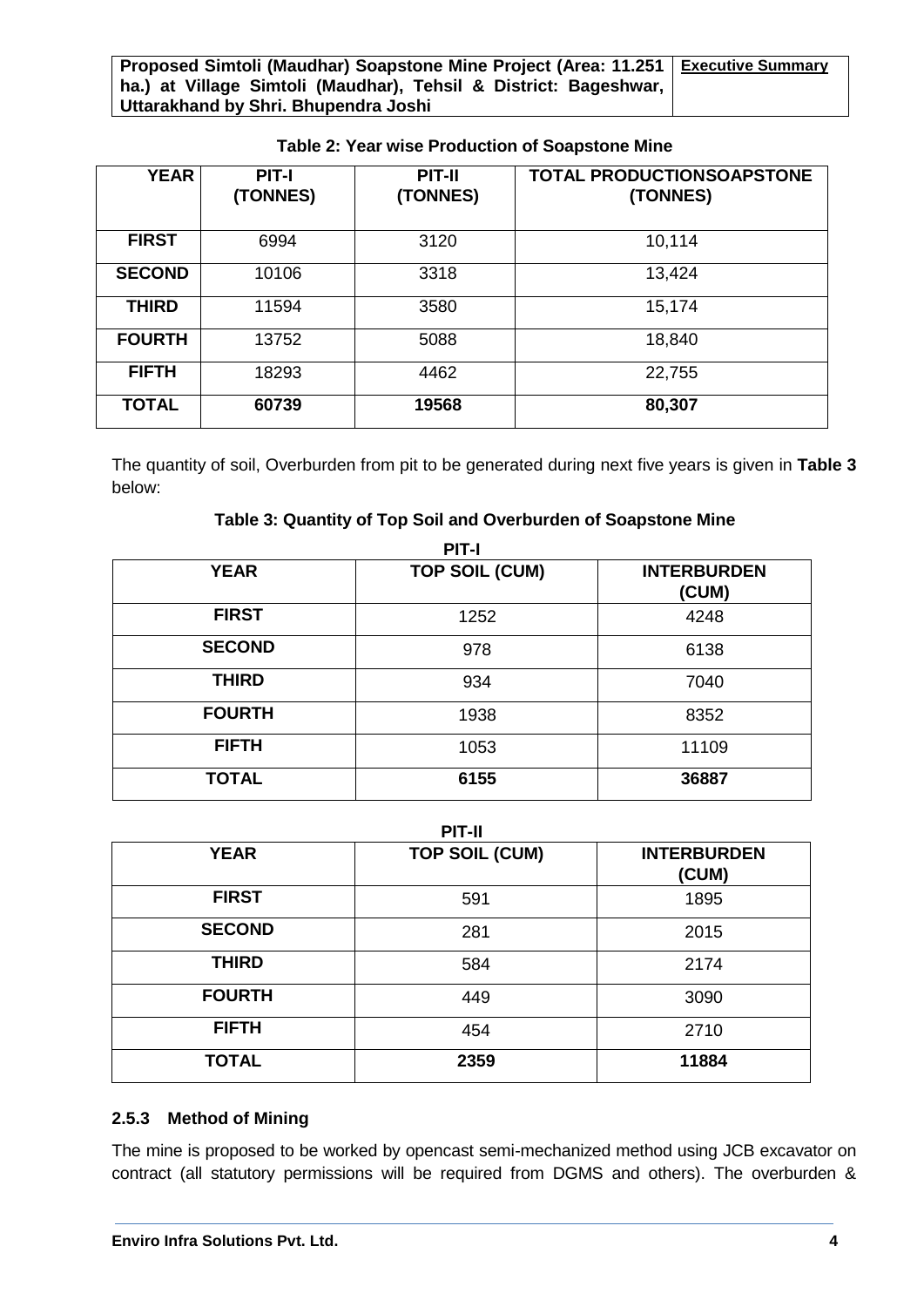interburden shall be removed by means of excavator. The soapstone shall be extracted with the help of excavator as well as manually with the help of hand tools like crow bar, chisels, pickaxe, hammers, and spade.

Mineral will be packed in bags and will be transported on manual/mule (khachar) to aerial ropeway point (Inlet point) and from where it will be further transported by aerial ropeway to the road head/near road head, then from road head the mineral is transported by trucks to main market Haldwani. Drilling & blasting shall not be required/proposed during the mining operations. The soapstone shall be dressed manually & stacked separately. No further beneficiation shall be undertaken during first five years. Mining shall be carried out in two pits. Face slope of benches shall be 70° with 45° overall pit slope.

#### **2.5.4 Impact on Land Use, Reclamation of Mined Out Areas and Afforestation Programme**

#### **Impact on land use & reclamation of mined out areas**

Opencast mining activities may alter the landscape of the lease area and also cause some disturbance to the surface features of the surrounding areas. Mining will be done after leaving 7.5 m safety barrier.

Plantation will be developed in consultation with district administration/ local authority, wherever feasible.

The Existing land use pattern is agricultural land. The impact on land form or physiography will be land use on the hilly terrain will undergo radical changes due to the open cast mining. During the next five years mining, 1.367 ha land will be degraded due to mining & allied activities.

#### **Proposal for reclamation of land affected by mining activities:**

The mining will commence from the higher levels and will advance towards lower levels. Intermittent backfilling will commence from the higher levels and subsequently advance towards the lower elevation so that terraced agriculture fields would undertake in such a manner that original land use will be restored i.e. before the onset of monsoon will be handed over to cultivators for cultivation. The final backfilling will be started once the ultimate benches are formed and pit reaches the optimum economic depth. All recovery of the mineral will be of the saleable grade.

Plantation will be raised in 7.5m barrier zone along the boundaries of the mining lease area by planting the native species around ML area, backfilled and reclaimed area, around water body, roads, van panchayat land etc. in consultation with the local DFO/Agriculture department. The details of the year wise plantation have been shown in **Table 4**.

| Year         | Area (ha) | No of saplings |
|--------------|-----------|----------------|
| First year   | 0.2058    | 60             |
| Second year  | 0.2058    | 60             |
| Third year   | 0.2058    | 60             |
| Fourth year  | 0.2058    | 60             |
| Fifth year   | 0.2058    | 60             |
| <b>Total</b> | 1.029     | 300*           |

#### **Table 4: Year wise Afforestation scheduled**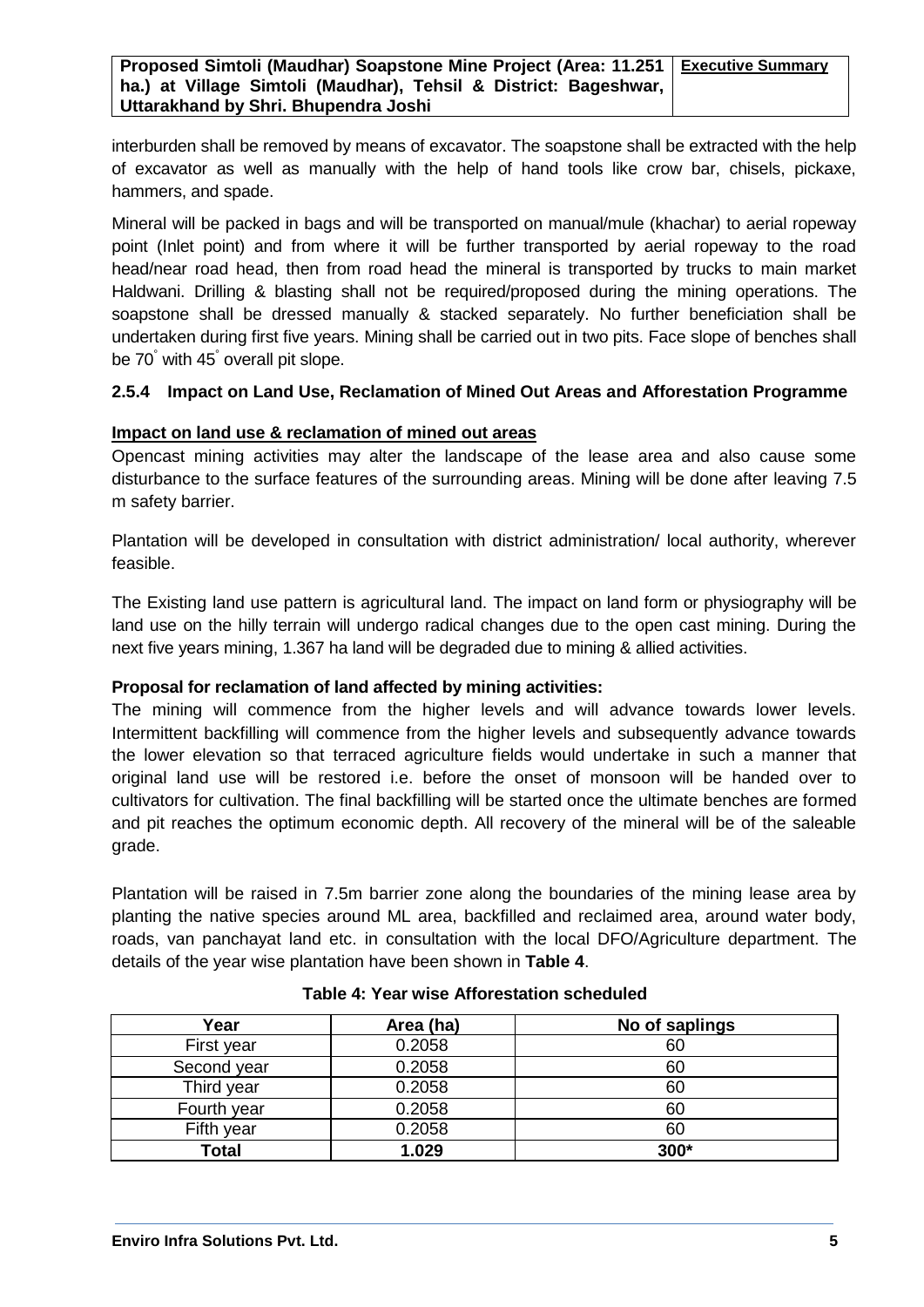**\***Besides the year wise plantation, 11000 sapling will be done in five years in Van Panchayat and forest land after taking due permission from concerning authority.

#### **2.6 LAND USE PATTERN**

Presently (pre-mining), the land covered under the mine lease area is non-forest agricultural land.

#### **2.7 BASELINE ENVIRONMENTAL STATUS**

#### **2.7.1 Soil Quality**

Five soil samples were collected in and around the mine lease area to assess the present soil quality of the region. In the study area, variations in the pH of the soil were found to be slightly basic 77.43 to 7.71. Electrical conductivity (EC) is a measure of the soluble salts and ionic activity in the soil. In the collected soil samples the conductivity ranged from 260 – 435 µmhos/cm. Based on the results, it is evident that the soils are not contaminated by any polluting sources.

#### **2.7.2 Meteorology**

Meteorological data at the site was monitored during December 2020 to February 2021 representing winter season.

#### **2.7.3 Ambient Air Quality**

Ambient Air Quality Monitoring (AAQM) has been carried out at five locations during winter season from Dec 2020 to Feb 2021.

The minimum and maximum level of PM10 recorded within the study area was in the range of 41.7 µg/m3 to 63.5 µg/m3. The minimum and maximum level of PM2.5 recorded within the study area was in the range of 16.2  $\mu$ g/m3 to 28.2  $\mu$ g/m3. The minimum and maximum concentration of SO2 recorded within the study area was 5.4 to 8.4 µg/m3. The minimum and maximum level of NO2 recorded within the study area was in the range of was 7.6 µg/m3 to 17.3 µg/m3.

The results thus obtained indicate that the concentrations of  $PM_{10}$ ,  $PM_{2.5}$ ,  $SO_2$  and  $NO_2$  in the Ambient Air are well within the National Ambient Air Quality (NAAQ) standards for Industrial, Residential, Rural and other areas.

#### **2.7.4 Water Quality**

To assess the physical and chemical properties of water in the region, ground water samples from 5 locations and surface water samples from 3 locations were collected from various water sources around the mine lease area.

- $\triangleright$  The pH limit fixed for drinking water samples as per IS-10500:2012 standards is 6.5 to 8.5 beyond this range the water will affect the mucus membrane or water supply system. During the study period, the pH was varying for ground water from 7.38 to 7.64 and the surface water are 7.55 to 7.82. The pH values for all the samples collected in the study area during study period were found to be within the limits.
- $\geq$  The desirable limit for total dissolved solids as per IS-10500 Standards is 500 mg/l whereas the permissible limits in absence of alternate source is 2000 mg/l, beyond this palatability decreases and may cause gastro intestinal irritation. In ground water samples collected from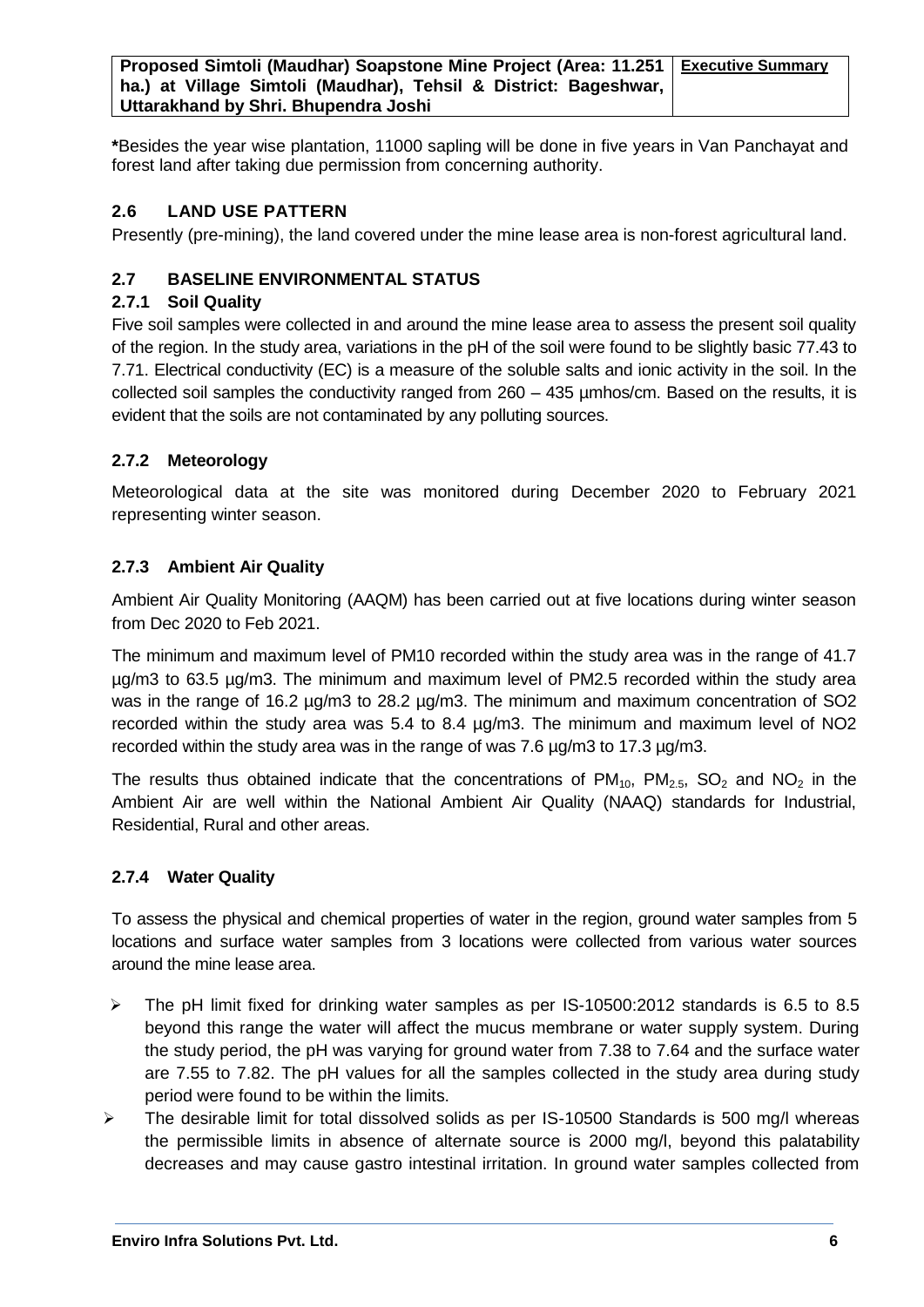the study area, the total dissolved solids in ground water are varying from 242 mg/l to 270 mg/l whereas in surface water varying from 260 mg/l to 265 mg/l. The TDS of the samples were within the desirable limit and within the permissible limit of 2000 mg/l.

- $\triangleright$  The desirable limit for chlorides is 250 mg/l as per IS-10500 Standards whereas, permissible limit of the same is 1000 mg/l beyond this limit taste, corrosion and palatability are affected. The chloride level in the ground water samples collected in the study area were ranging from 16.0 mg/l to a maximum of 20 mg/l, in surface water samples 15.0 mg/l to 19.0 mg/l. The chloride samples are within the desirable limits.
- $\triangleright$  The desirable limit as per IS-10500:2012 standards for hardness is 200 mg/l whereas the permissible limit for the same is 600 mg/l beyond this limit encrustation in water supply structure and adverse effects on domestic use will be observed. In the ground water samples collected from the study area, the hardness were varying from 174 mg/l to 190 mg/l, while in surface water samples 166 mg/l to 172 mg/l.

The results indicate groundwater is generally in conformity with the drinking water standards (IS: 10500) and surface water is in conformity with IS-2296 standards.

#### **2.7.5 Noise Levels**

Ambient noise levels were measured at Five locations around the proposed mine site. Assessment of average logarithm night time Leq (Ln) varies from 37.6 to 46.2 dB (A) and the average logarithm daytime Leq (Ld) varies from 47.6 to 51.3 dB (A) within the study area.

#### **2.7.6 Ecological Environment**

Based on the field studies and review of published literature, it is observed that there are two Schedule-I species present in the study area of the mine lease area i.e. Indian Leopard and Asiatic Black Bear. There are no wildlife sanctuaries and National Parks within the study area of 10-km radius.

#### **2.7.7 Social Environment**

According to the 2011 census of India, Bageshwar has a population of 2,59,898. The total SC population in Bageshwar district is 72,061 which is 27.72% of the total population, while ST population is 1982, which is 0.76% of the total population. The literate population in Bageshwar district is 1,79,483, out of which male & female are 97,546 and 81,937 respectively. The male literates represent 54.35% while female represent 45.65% of the total population.

#### **3.0 ANTICIPATED ENVIRONMENTAL IMPACTS**

#### **3.1 Impact on Air Quality**

Soapstone mine where  $PM_{10}$  and  $PM_{2.5}$  will be the main pollutants generated in mining activities. The emissions of Sulphur dioxide  $(SO_2)$ , Nitrogen Oxide  $(NO_2)$  contributed by diesel operated equipment and vehicles movement were considered marginal as branded make and vehicles with PUC certificate will be operated only. Fugitive dust and particulates are major pollutants occurred in the mining activities. Fugitive emissions will be settled by 70- 80% by use of multiple water sprinklers. Prediction of impacts on air environment will be made with proposed production and net increase in  $PM_{10}$  and  $PM_{2.5}$  emissions at the proposed site and at the 10 km radius of study area due to mining activities.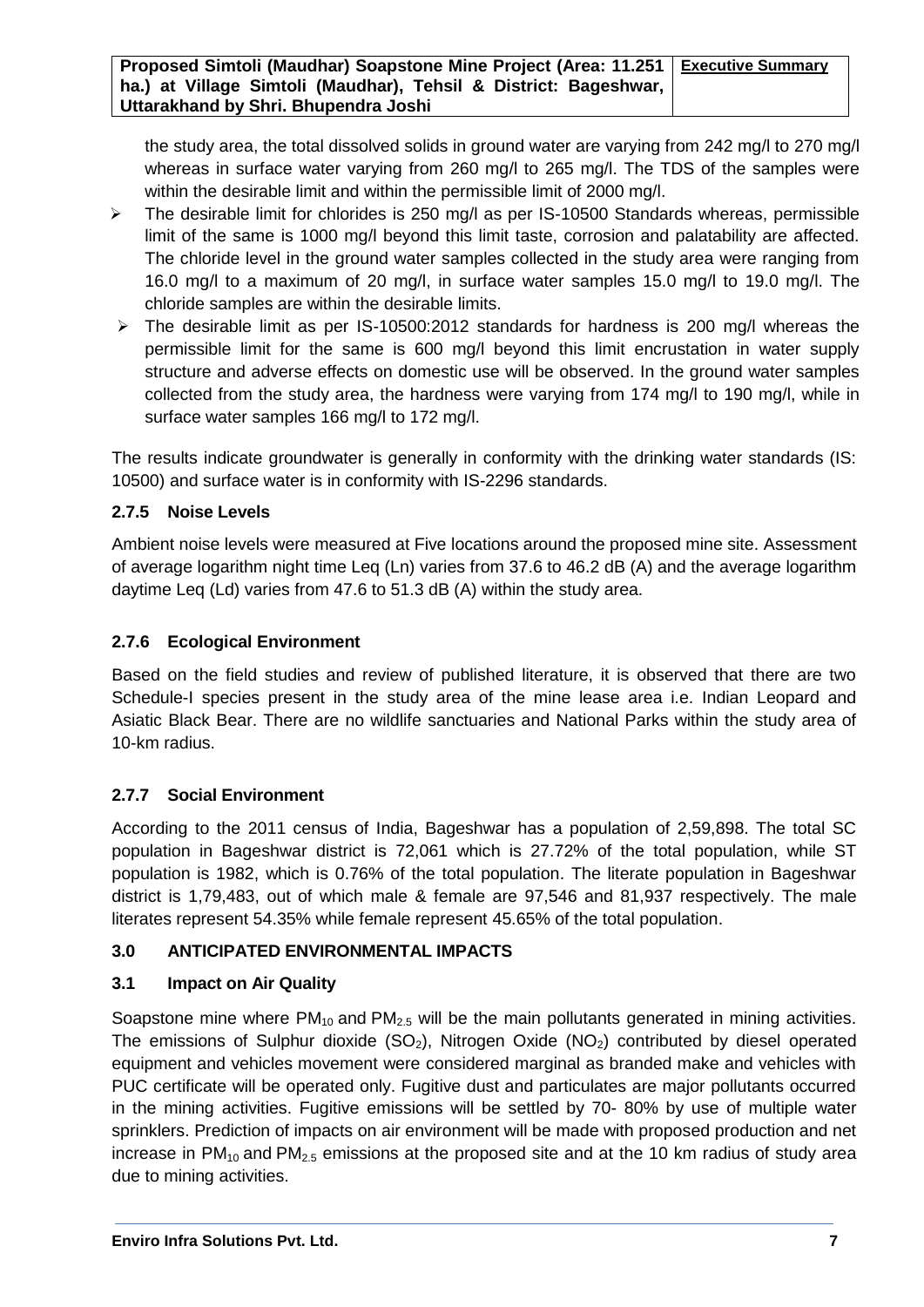Air pollution sources in the operating mine was classified into two categories

- i. Loading and unloading of mineral and OB, IB
- ii. Transportation on the haul road

#### **3.2 Impact on Water Resources**

#### **Surface Water Resources**

The topography of the area will not be largely changed in view of the proposed concurrent reclamation. During the mining activity period, there is a possibility of mixing of freshly disturbed material with the rain water. To take care of such happenings, retaining walls have been provided along the backfilled pits and along the soil and interburden dumps.

#### **Groundwater Resources**

The water table in hills is usually very deep and does not have any relevance with mining activities. However, concurrent restoration to original topography will not be disturbing the percolating water.

#### **3.3 Impact on Water Quality**

The impact on water quality will be confined to increased suspended solids during rain. The dumps will be secured with toe walls and rainy water will not carry significant suspended material.

#### **3.4 Impact on Noise Levels and Ground Vibrations**

With the mining operations, due to the deployment of machinery, operation for mine development, excavation and transportation of soapstone and men, it is imperative that noise levels would increase. Assessment of average logarithm night time Leq (Ln) varies from 37.6 to 46.2 dB (A) and the average logarithm daytime Leq (Ld) varies from 47.6 to 51.3 dB (A) within the study area. It is also observed that these incremental noise levels will not significantly affect the existing ambient noise levels.

#### **3.5 Impact on Soil**

The environmental impacts of the mining activities on topsoil are based on the quantity of removal of topsoil and its dumping. In the present project as it is proposed to temporarily store the topsoil and use it for plantation schemes, no impact of dozing of topsoil is envisaged.

The soil erosion from overburden and interburden dumps is not envisaged in the present project, as sufficient measures as detailed in the EMP would be undertaken.

#### **3.6 Impact on Flora and Fauna**

There is no forest area in the core zone area of the lease. As the mining activity is restricted to core zone, no significant impact on the flora of the buffer zone due to the proposed mining of Soapstone is anticipated.

It is proposed to include *Alternanthera paronychioides, Cassia tora* and *Holoptelea integrifolia* in the plantation program as they serve as sinks for gaseous emissions. Extensive plantation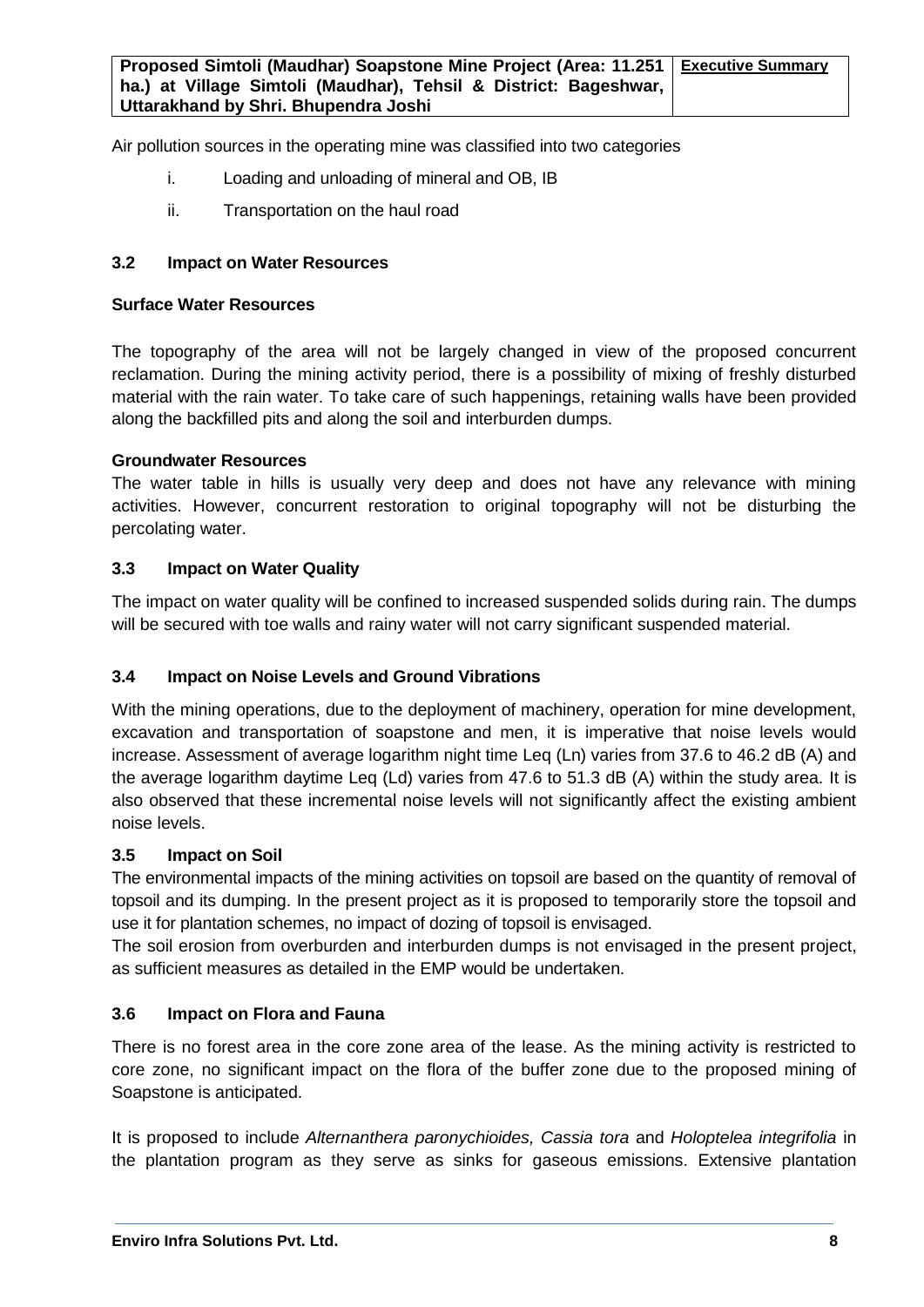comprising of pollutant resistant trees will be undertaken, which will serve not only as pollution sink but also as a noise barrier.

The incremental dust generations due to the mining operations, at the boundary of the mine lease are insignificant and it is also expected that with the adoption of mitigatory measures as suggested in EMP, the impact due to operation of the mine will be minimal on the terrestrial ecosystem and also on the adjacent forest area.

The impact on the fauna of the buffer zone due to the mining activity will be marginal. The proposed progressive plantation over a period of time will reduce the impact, if any, on the fauna.

#### **3.7 Impact on Land Use Pattern**

The proposed opencast mine will result in change the land use pattern of the ML area. The land degradation is expected during mining activities like excavation, overburden dumping, soil extraction etc. Land requirement for the project has been assessed considering functional needs.

#### **3.8 Impact on Socio - Economic Aspects**

The mine area does not cover any habitation. Hence the mining activity does not involve any displacement of human settlement. No public buildings, places, monuments etc exist within the lease area or in the vicinity. The mining operation will not disturb/ relocate any village or need resettlement. Thus no adverse impact is anticipated.

The impact of mining activity in the area is positive on the socio-economic environment of the region. The proposed Soapstone Mine will be providing employment to local population and it will be give preference to the local people whenever there is requirement of man power.

#### **4.0 ENVIRONMENTAL MANAGEMENT PLAN**

The summary of environmental mitigation measures are given in **Table 5**.

| <b>Impact Predicted</b>                                | <b>Suggestive measure</b>                                                                                                                                                                                                                                                          |
|--------------------------------------------------------|------------------------------------------------------------------------------------------------------------------------------------------------------------------------------------------------------------------------------------------------------------------------------------|
| Disturbance of free movement /<br>living of wild fauna | Awareness camps will be conducted for labours to<br>$\bullet$<br>make them aware about sensitivity/importance of<br>forest life.                                                                                                                                                   |
|                                                        | No tract or new road for movement of labours or<br>vehicles be laid in reserve forest area, this will prevent<br>forest fragmentation, encroachment and human -<br>animal encounter.                                                                                               |
|                                                        | Care will be taken that noise produced during vehicles<br>$\bullet$<br>movement for carrying ore materials are within the<br>permissible noise level. Higher noise level in the forest<br>area will lead to restless and failure in detection of<br>calls of mates and young ones. |

**Table 5: Proposed Environmental Mitigation Measures**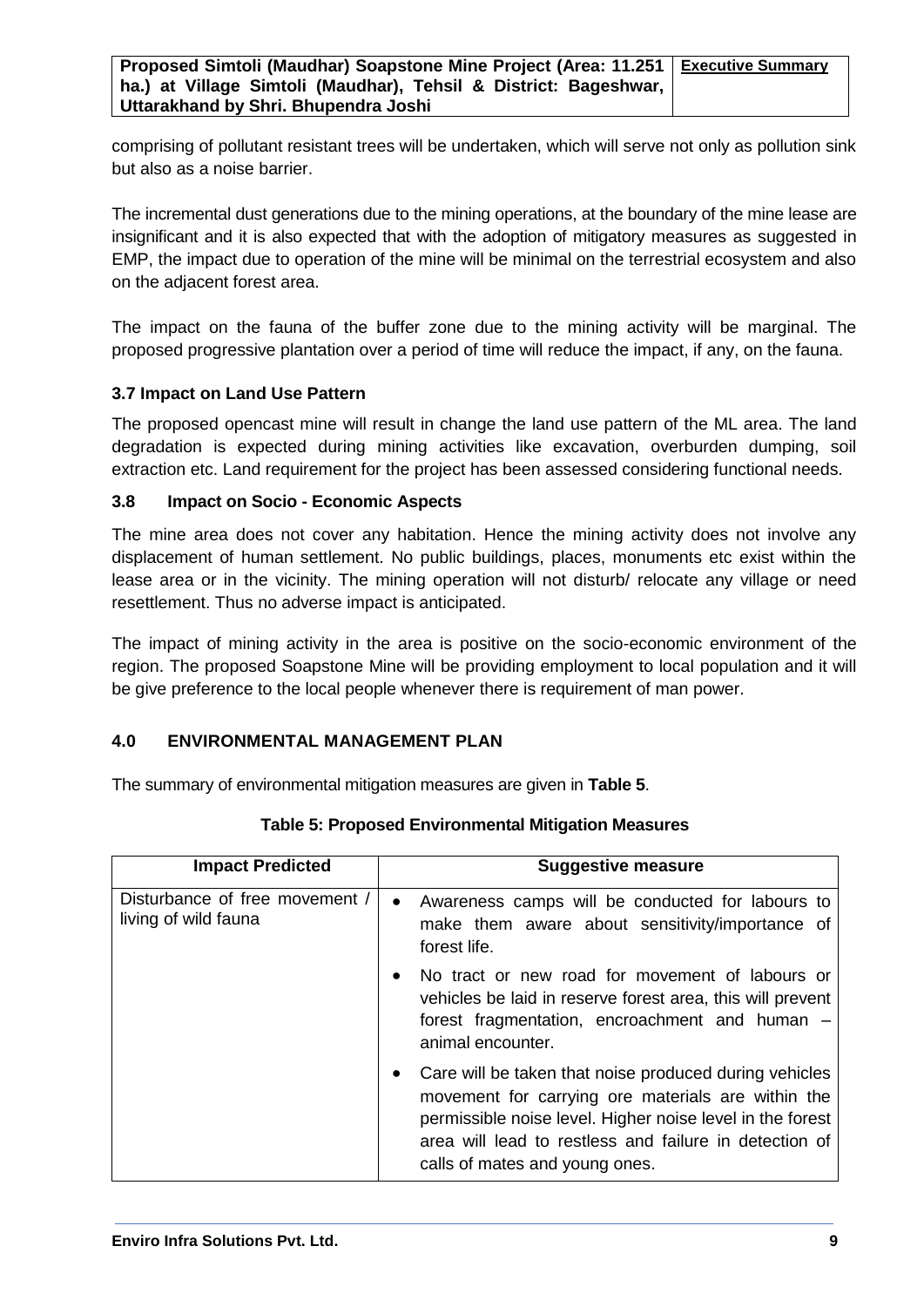|                            | Care will be taken that no hunting of animals carried<br>$\bullet$<br>out by labours.                                                                                                                              |
|----------------------------|--------------------------------------------------------------------------------------------------------------------------------------------------------------------------------------------------------------------|
|                            | If wild animals are noticed crossing the core zone, it<br>will not be disturbed at all.                                                                                                                            |
|                            | Labours will not be allowed to discards food, plastic<br>etc., which can attract animals near the core site.                                                                                                       |
|                            | Only low polluting vehicle will be allowed for carrying<br>ore materials. All vehicles allowed in the project site<br>area will have to provide pollution under control<br>certificate at the end of three months. |
|                            | No honk will be allowed in the forest area, noise level<br>will be within permissible limit (silent zone-50dB<br>during day time) as per noise pollution (regulation and<br>control), rules, 2000, CPCB norms.     |
| Harvesting of forest flora | No tree cutting, chopping, lumbering, uprooting of<br>$\bullet$<br>shrubs and herbs should be allowed.                                                                                                             |
|                            | No pilling of ore material should in the reserve forest<br>area.                                                                                                                                                   |
|                            | Collections of economically important plants will be<br>fully restricted.                                                                                                                                          |

#### **5.0 ANALYSIS OF ALTERNATIVES**

The Soapstone has been identified based on the result of geological investigations and exploration carried out by the Geological Survey of India (GSI). The mining projects are site specific as such alternate sites were not considered.

The mine is operated by opencast cum semi-mechanized method of mining. No other alternative technologies can be used because of the hard nature of the ore. Proposed mine is using ecofriendly measures to minimize the impact of mining on the surrounding environment.

#### **6.0 COST ESTIMATES**

The details of the cost to for the Environmental Management plan for 5 years, the budget for Corporate Environmental Responsibility (CER) (per year) and year wise allocation of funds for the various activities proposed to be taken up under CSR programme has been given in **Table-6, Table 7 and Table 8** respectively**.**

| <b>S. No.</b> | <b>Measures</b>                       | Cost (In Rs.) |
|---------------|---------------------------------------|---------------|
|               | Water Sprinkling for dust suppression | 1,00,000      |
|               | Environmental Monitoring:             | 50,000        |

#### **Table 6: Budget for Environmental Management Plan**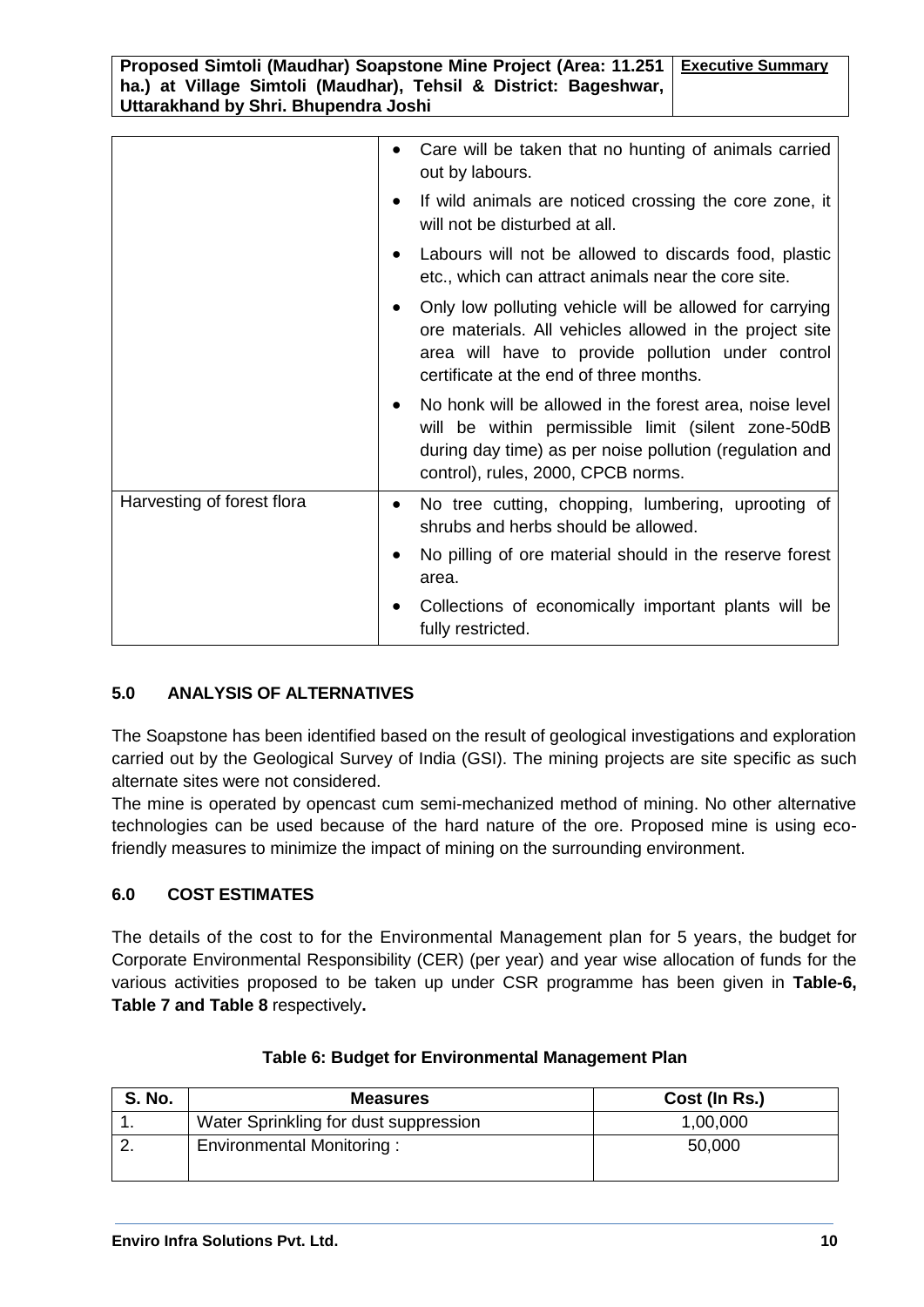|       | <b>Ambient Air Quality Monitoring</b><br>(i)<br><b>Ambient Noise Monitoring</b><br>(ii)<br><b>Water Quality Sampling &amp; Analysis</b><br>(iii)<br>Soil Quality Sampling & Analysis<br>(iv) |           |
|-------|----------------------------------------------------------------------------------------------------------------------------------------------------------------------------------------------|-----------|
| 3.    | Plantation of 11300 trees along with<br>their<br>maintenance for green belt                                                                                                                  | 11,30,000 |
| 4.    | Cost for Retaining wall/Toe wall                                                                                                                                                             | 63,000    |
| Total |                                                                                                                                                                                              | 13,43,000 |

#### **Table 7: Budget for Corporate Environmental Responsibility (CER) (per year)**

| <b>S. No.</b>    | <b>Measures</b>                                                                           | Cost (In Rs.) (per year) |
|------------------|-------------------------------------------------------------------------------------------|--------------------------|
| 1.               | <b>Sanitation facilities</b>                                                              | 50,000                   |
| 2.               | Skill Development for villagers                                                           | 70,000                   |
| $\overline{3}$ . | Awareness to local farmers to increase yield of crop<br>and fodder                        | 1,00,000                 |
| -4.              | Plantation in the community areas/schools and on<br>van panchayat land of nearby villages | 80,000                   |
|                  | Total                                                                                     | 3,00,000                 |

#### **Table 8: Year wise allocation of funds for the various activities proposed to be taken up under CSR programme**

|               | S. No. Activities                                         | <b>Allocation of Fund (Rs.)</b> |
|---------------|-----------------------------------------------------------|---------------------------------|
|               | <b>Health Camps</b>                                       | 70,000                          |
| $\mathcal{P}$ | <b>Drinking Water Facilities</b>                          | 50,000                          |
| 3             | Maintenance of foot track                                 | 70,000                          |
| 4             | Provision of solar light                                  | 40,000                          |
| 5             | Donation for cultural activities in the surrounding areas | 70,000                          |
|               | Total                                                     | 3,00,000                        |

#### **7.0 ADDITIONAL STUDIES**

#### **7.1 Risk Assessment and Disaster Management Plan**

The complete mining operation will be carried out under the management control and direction of a qualified mine manager holding Mines Manager's Certificate of Competency. Moreover, mining staff will be sent to refresher courses from time to time to keep them updated.

#### **7.2 Disaster Management Plan**

Emergency preparedness is an important aspect in the planning of Disaster Management. Personnel would be trained suitably and prepared mentally and physically in emergency response through